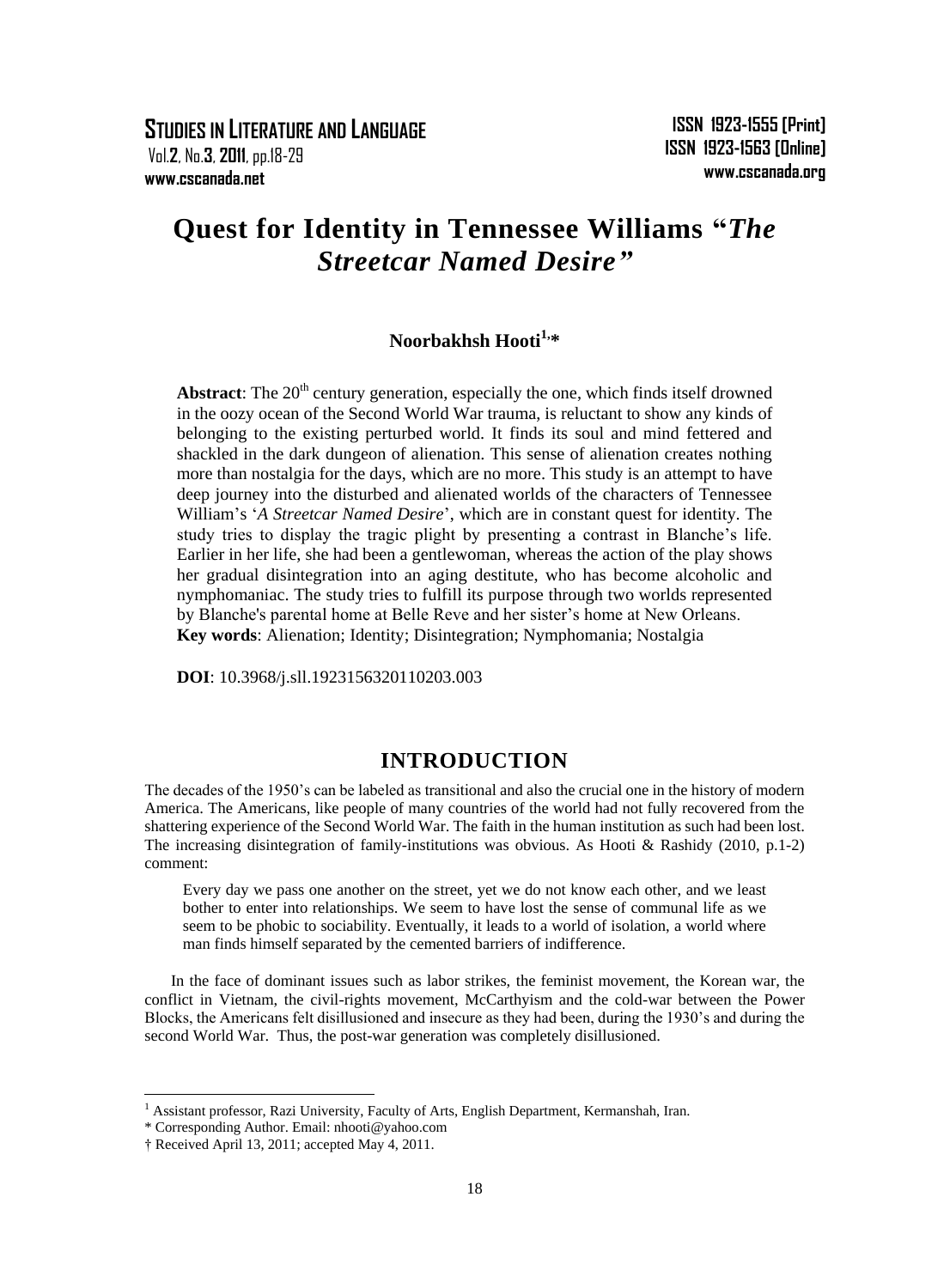The loss of self and the quest for it has been the pervasive theme in contemporary American literature. Though the problem of the quest for identity was very much there even in the nineteenth century, or even much before, the contemporary writers seem to work out new equations. The contemporary concept of the "self" branches out into philosophy and epistemology. Western literature and philosophy had from the beginning to wrestle with the problem of the dichotomy between the polarities such as intellect and intuition, reason and emotion and as a corollary, art and life.

Catholic philosophers such as Kierkegaard and Gabriel Marcel seemed to find no way to resolve the dichotomy. Interestingly, this problem branches off ultimately into the polarities of self and society. And since the contemporary civilization is technological, the individual self is threatened with the loss of identity. Freudian thought conceives personality as a series of tentative psychological states. Consequently, it is very difficult to postulate a permanent self. As a result, in the ultimate analysis, the quest for self-knowledge and by implication, integration becomes still more complex. The concept of self remains ambiguous and rendered more so by Freud"s assumption of sex as the unilateral propelling force behind human activity. It reduces self to the quest for self-gratification. Similarly, from the anthropological and sociological points of view, identity is co-related with status, age, sex, family, profession and nationality. All these and some more categories actually define the external milieu but do not solve the problem of identity.

This predicament which is peculiarly modern, has been recognized by European phenomenologists, the most outstanding being Heidegger and Garbriel Marcel. They maintain that this problem is, as John Edward Hardy says (Shastri, 1988, p.2), essentially one of, "defining the connection between one's inward experience or being, one"s wish, one"s private desire to be and the strange compulsive meaningless duty merely to maintain existence in the community of material needs."

Gabriel Marcel (Shastri,1988, p.2) describes this dilemma as "a result of deep historical causes which can as yet be understood only in part…." As a result, according to Gabriel Marcel (ibid), the individual "has been led to see himself more and more as a mere assemblage for functions." Man must therefore, define himself in terms of a community of selves.

The search for identity assumes a new relevance in the writings of Sartre and Camus. The philosophical implications of their thought, articulated in drama, fiction and philosophical tracts have been a powerful factor in American literature. The conception of the hero, especially in American drama shows a deep philosophical involvement with the currents of existential thought. The common feature, which the American dramatists and the existential writers share, is the anxiety about the absurdity of contemporary life. As such, the concept of despair forms a recurring pre-occupation together with the attempt to find ways out of this. As in the existential view, man"s personality is determined by his innate, intrinsic dualities. And if these dualities are in conflict with the roles, which the society expects the individual to play, the inevitable result will be suffering. This suffering is borne along. But it is significant that this is the very source of the quest or the search for knowledge and identity. As Freedman (Shastri, 1988, p.3) aptly points out:

Personality is suffering. The struggle to achieve personality and its consolidation are a painful process. The self-realization of personality pre-supposes resistance; it demands a conflict with the enslaving power of the world, a refusal to conform to the world. Refusal of personality, acquiescence in dissolution in the surrounding world, can lessen the suffering and man easily goes that way. Acquiescence in slavery diminishes suffering, refusal increases it. Pain in the human world is the birth of personality, its flight for its own nature.

The problem of quest for self in the western tradition has largely been encountered through a philosophical framework. Consequently, literary works, which posit the problematic of self, are generally analyzed from philosophical/ psychological perspectives. However, modern man finds himself entrapped in various problematic situations in his everyday life, owing to the rise of capitalism and the complexity of social structure. These social factors, which may apparently look trivial, generate several threats to an individual"s self. Therefore, the researcher has not addressed the discussion of quest for identity in a philosophical context. The present study examines the search for identity in the concrete materialistic context of man"s social existence, instead of theorizing on identity in the abstract jargon of philosophy. The analysis of identity primarily relies on the life situations of the characters in the play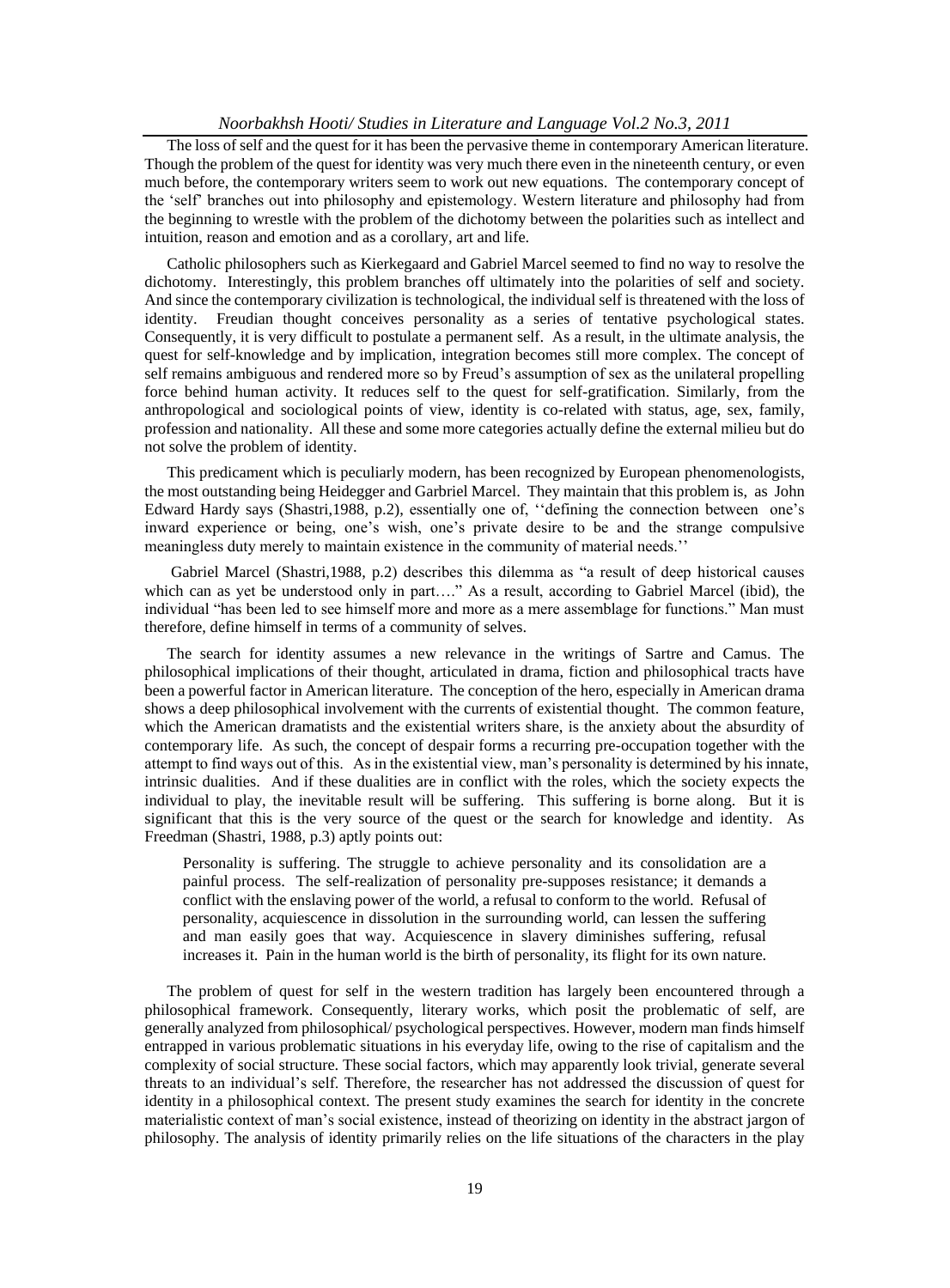under discussion. As a result, a philosophical discussion of the concept of self has been minimized, in preference to the focus on the multiple situations from everyday life, which play a vital role in the process of self-realization.

### **A STREETCAR NAMED DESIRE**

Tennessee Williams" *A Streetcar Named Desire* was first performed in December 1947, two years after the grand success of his earlier play *The Glass Menagerie*. The play ran for 855 performances and won Williams another Drama Critics' Circle Award along with the Pulitzer Prize. Despite the criticism for representing abnormal aspects of human psychology through the characters in the play, *A Streetcar Named Desire* has acquired the status of being a classic text of American literature. The theme of alienation in the play is dramatized through the tragic plight of a Southern widow, Blanche Du Bois, who finds it difficult to come out of her self-sustained world of the aristocratic glory of the past. Williams has depicted the process of quest for identity through Blanche"s encounters with the world, where she seems to be a misfit. In presenting Blanche"s character, Williams has artistically blended psychological and social aspects of the search for self. The twin influence of psychological and social factors on Blanche's life evokes issues such as withdrawal from reality, guilt, sexual behaviour, gender based encounter and the North-South cultural contrast. Temporality plays an important role in dramatizing the agonizing quest of Blanche for identity in an alien world.

The conflict between illusion and reality is the principal source of irony in the search for identity dramatized in the play. An individual finds himself helplessly marooned in an island of alienation, when he finds a wide gulf between dreams and awakening, as Hartong (2005, p.149) pertinently comments:

A dream seen from within a dream may not seem to be a dream at all. Things may happen in a certain way and nothing but awakening will reveal the dream to be a dream. When the dream ends, all strife and struggle in the dream to achieve something is recognized as having nothing to do with awakening. Within the dream, getting somewhere may seem an option, but outside the dream all attempts by the dream characters are seen as irrelevant to the natural occurring awakening.

It is possible to argue that the entire play revolves round Blanche"s efforts to adjust to her surroundings. All the other characters in the play, in a sense, exist merely to foreground Blanche's crisis of identity, which arises out of her failure to live in a realistic world with realistic notions of life. Blanche is constantly haunted by the distressing memories of her patriarchal home, Belle Reve, which literally means "Beautiful Dream". Her origin at Belle Reve is aristocratic, but her present belongs to New Orleans slum. Thus one of the several personality problems of Blanche is her inability to drown the doubly lost aristocratic past; her family estate had been lost by the male members of her family in their "epic fornication." (Browne 1959, p.126) The decline of Blanche"s essentially patriarchal family also represents the collapse of the Old South, which perpetrated sexual immorality and violence under the protection of the Cavalier myth. While Blanche"s sister Stella could escape the animal aristocratic world of Belle Reve, Blanche was doomed to remain there, only to imbibe certain false aristocratic notions about life, which she could not escape throughout her life.

The action of the play involves Blanche"s stay with her sister Stella, who lives with her husband Stanley Kowalski in a two-room apartment in New Orleans. Although both the sisters, Stella and Blanche, exhibit commonness in terms of their escape from paternal authority through their marriages, they differ in their choice of life partners and the differential consequences of their choice. Stella"s choice of Stanley is based on passion, whereas Blanche"s selection of the poetic Allan Gray is based on her preference for delicacy and refinement. However, to her horror, she discovers that her artistic husband, Allan, is, in fact, a homosexual. Unable to tolerate this shock, she behaves with Allan in an insulting manner, which has a profound psychological effect on him and leads to his suicide. While Blanche is still struggling with her unrealistic notions of life, she incurs the additional burden of guilt for having been responsible for the suicide of her husband. After the death of her husband, Blanche throughout her life seeks to avoid the inevitable fact of human mortality. At a psychological level, desire presents to her the antidote to prevent death. If death symbolically represents the power of time,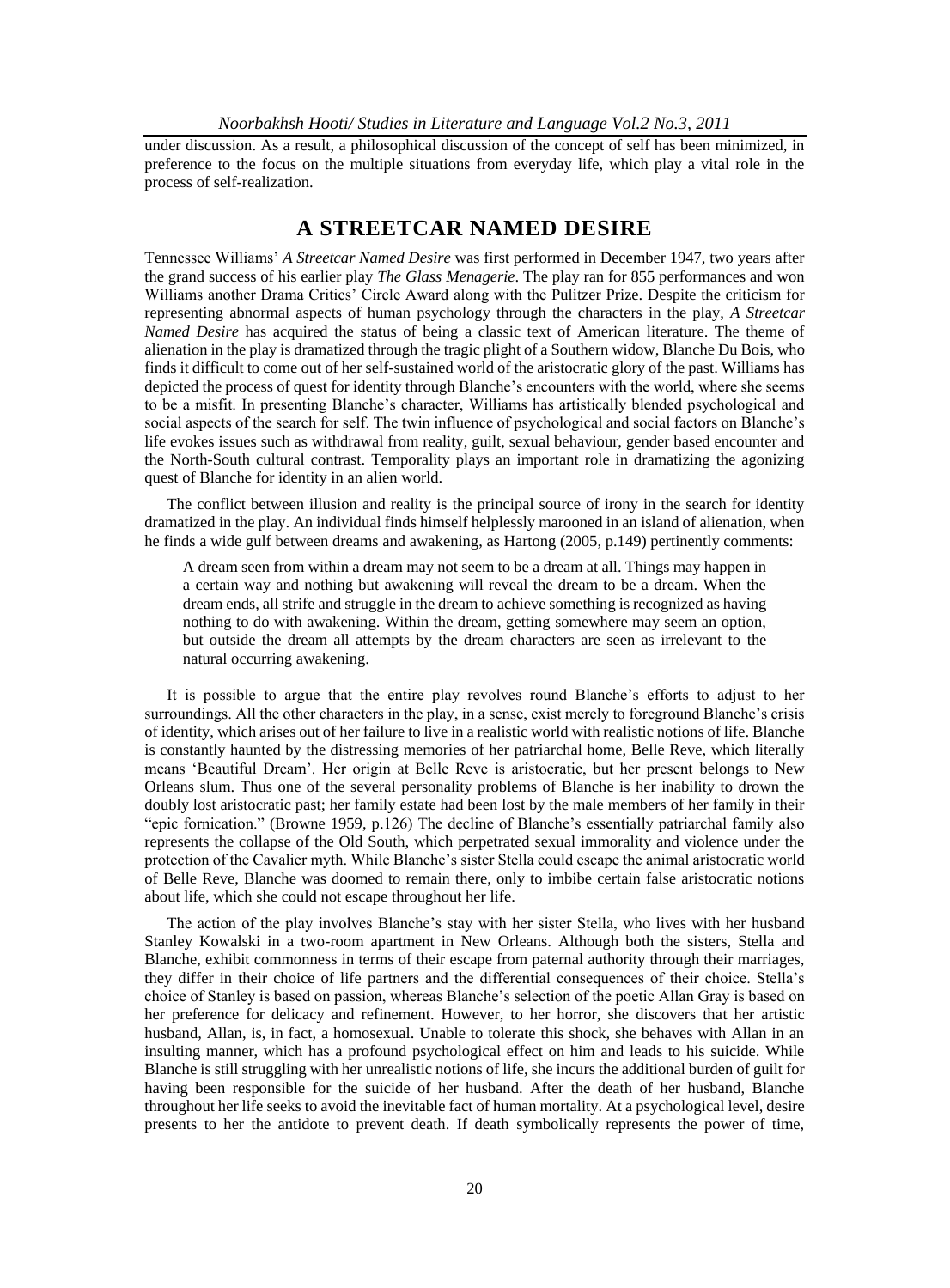Blanche"s actions can be read as attempts to neutralize this power, by always seeking younger men as her companions. Her desire for these young men also becomes a psychological weapon to fight death.

Blanche comes to live with Stella at a point in her life when she has been rendered a destitute, after the loss of her parental home "Belle Reve" and the death of her husband. She had been thrown out of the small Southern town where she worked as a schoolteacher. In the family of her sister, Blanche is engaged in a subtle game of power with her brother-in-law Stanley, who perceives her to be an intruder into his comfortably settled male-dominated conjugal world. Stella rejoices in her physical surrender to Stanley, which presents a contrast to Blanche"s own sexuality. In Mitch, Blanche begins to see the possibility of starting a new life. However, Stanley subverts Blanche"s prospect of getting married to Mitch. It is also interesting to observe that Mitch is a heavily mother-dominated man and can be seen as a parody of Blanche"s first husband. Stanley"s perception of Blanche as a disruptive force, which could destroy his power over his wife, leads to a serious consequence for Blanche. Her false pride is demolished by Stanley, partly out of revenge and partly as a measure to arouse her from an illusory life, through an act of calculated rape. In fact, Blanche herself was responsible for provoking Stanley to assault her. This event completely destroys Blanche"s ego and her sanity. The rape episode in the play is a significant landmark in Blanche"s journey for the quest for her identity". After the assault she is completely broken and taken to asylum, whereas her sister Stella continues to live with her husband, pretending not to have been affected by what had happened to Blanche.

*A Streetcar Named Desire* is Williams" dramatic statement on the American life in a wider sense. Through this play the playwright makes visible the power of human instincts, which affect the everyday life of people. It is not a play about passions and desires remote from the common everyday reality. Instead it depicts what every American and in a larger sense, every human being might experience. The tragic plight of Blanche Du Bois in the play becomes representative of American social life more than any epigrammatic slogan.

The power of the play lies in the fact that it erodes the boundary between life on stage and life off the stage. This is because whatever is depicted on the stage constitutes the contemporary reality of American social life.

The play explicitly focuses on feminine psyche in different contexts, giving rise to a dramatic typology of women. On this typology Jones (1961, p.111) writes:

There are basically two types of women in the plays of Williams : the women who are the relics of the moribund traditional of gentility in which Williams himself was reared, women who are unable to accept the twentieth century and who prefer living in the illusive and legendary world of something that never really was – the mythically cavalier Old South; and the healthy, uncultured, basically sensual women, usually of Latin origin, by whom Williams has been attracted in his more recent plays, and who seem to have been conceived by their creator, if not as representatives of a sort of salvation, then at least as attractive earth-goddesses whose salvation is their own sexuality.

Blanche belongs to the first type in the above extract. This is because she always lives in the memory of her aristocratic past at Belle Reve, her paternal home.

In *A Streetcar Named Desire* Williams presents himself as a poet of a decadent aristocratic world. The world in Williams" plays is the world of New South, which is predominantly dominated by the aristocrat. Williams" world represents the first generation of Americans and their blue-blooded wives. This is a fragile world, which is characterized by short-lived beauty, animal-sex and aristocratic deviations. Generally the world of South in Williams' plays is the world of frustrated human desires, ambitions, and failures, a world from which success has been skillfully alienated. It is also the world of the past, available only through memory. However, the characters in Williams" plays remain firmly rooted in this anachronistic world of past and refuse to move with the time. When these characters are presented on the stage by the playwright, they have already been damned.

The identity crisis Blanche faces arises due to the men in her paternal home, who had to sell their "epic fornication." Blanche struggled hard during this phase of degeneration of society. Moreover, she was left alone in her father"s house after the marriage of her sister Stella. In Blanche"s own words "I stayed and fought for it, bled for it, almost died for it!" (Williams, 1971, p.126-henceforth Williams)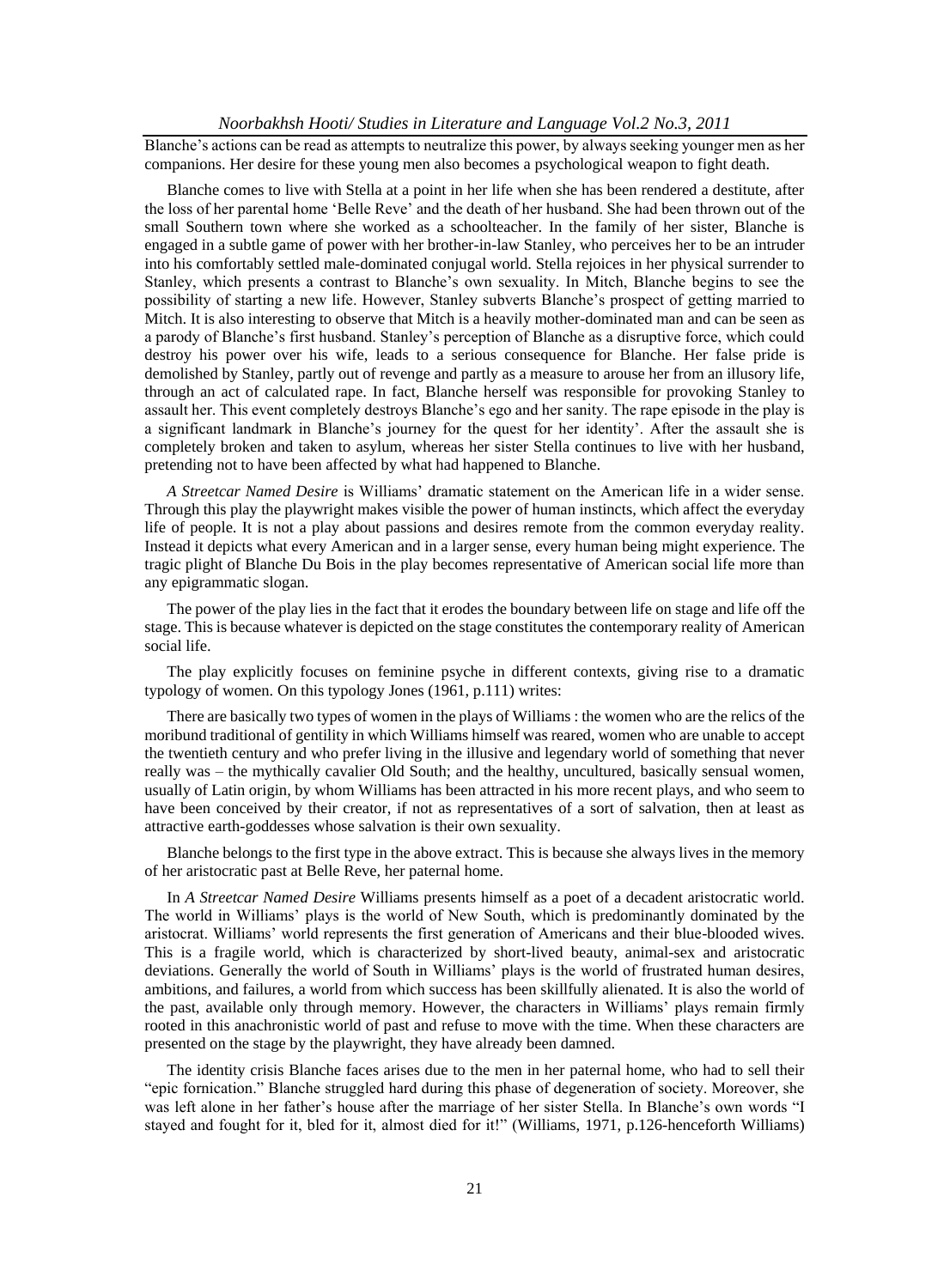Blanche at once transforms into a representative woman, struggling hard to prevent the disintegration of her own family as well as the society as a whole, on a larger level. However, Blanche too could not sustain this pressure of rapid decay and death and lost the battle for the protection of her paternal home at Belle Reve. The deprivation of truth and intimacy at Belle Reve initiated Blanche"s early marriage. On this predicament of Blanche, Sahu (1990, p.79) comments:

With the liquidation of family, these fragile individuals find themselves exposed to a hostile and rough weather, to an impossible fate. They feel rootless and lonely. They are alienated from their homesteads, from their society, from their old ways of living and also from their own selves.

Thus Blanche"s problem is the loss of a self which had been sustained in an aristocratic and extravagant male world, now lost, and her inability to rediscover and redefine herself in the changed context of her stay in her sister"s "happy" conjugal world. As Ashmore, Jussim & Wilder (2001, p.24) comment, "The need for social comparison is aroused when there is uncertainty about one's standing on some dimension of self-evaluation, uncertainty that can be resolved by comparing one"s own position to that of *relevant others".*

Blanche's frustration in life, to a large extent, arises out of her inability to define herself in a feminine paradigm. She seems to always seek a male centre for the definition of herself, which she finds neither in her father's family nor in the man she marries. Holditch (1993, p.140) points out that "for much of her life, Blanche's difficulties stemmed from the lack of a forceful patriarchy". Blanche's male forbears proved weak men, who left behind only mortgage and debt. Blanche seeks to neutralize the weakness of her paternal males by marrying a youth, who unfortunately for both, turns out to be a homosexual. Her unsympathetic reaction to the disclosure of Allan Grey"s homosexuality does not so much reflect Blanche's disgust for homosexuality, as it reveals her intense frustration with irresponsible and weak men in her life, both in her father"s family as well as outside her paternal relations. At the same time, Allan Grey is also to be blamed for Blanche"s strong reaction, because it was Allan who, through his homosexuality, heightened Blanche"s insecurity caused by the lack of strong and responsible men in her life. Allan further wrongs Blanche when he exhibits his ultimate weakness through suicide, in reaction to Blanche"s telling him: "you disgust me…." (Williams, p.184) Thus Blanche"s self is threatened by the absence of adequate male power, which she makes the defining parameter of her identity.

Blanche's psyche frozen in the past is depicted by Williams through her sexuality. After the suicidal death of her lover-husband Allan, Blanche turns into a nymphomaniac. Her sexual behaviour, characterized by promiscuity, can be seen in a dual perspective. On the one hand, it becomes a means of purging her of the guilt of causing the death of her husband. On the other hand, her sexual orgies with younger men become a psychological necessity for her to fight the fear of death. Thus Blanche"s nymphomaniac behaviour is not merely a biological characteristic; it reflects her threatened self at a psychological level. In the words of Hirsch (1979, p.32): "sex is Blanche"s way of punishing herself for her betrayal of her homosexual husband". Blanche's sexual escapades with the soldiers passing by, culminate in her seduction of a seventeen year old pupil in her English class. As a result of this seduction, she was asked to leave Laurel.

In a sense, Blanche"s sexuality depicts not so much her frustration in sex, as her defeat in love. There is a remarkable pattern in her intimacies with strangers, which foregrounds a search for self through sexuality. Blanche always chooses young men as her sexual partners, whether they are army enlistees, high school students or for that matter a paperboy – all are nearly of the same age. The choice of young men symbolizes her desire to retrieve the lost past. She is constantly haunted by the tragedy in her marriage. Through these young men, Blanche makes a futile attempt to travel backwards in time and nullify her conjugal tragedy by hoping for a happy ending in her romantic relationships. Through her sexual encounters Blanche makes a desperate attempt to convince herself of her youth and feminine desirability. In a sense, through her affairs with young men she tries to stop time, which is not only impossible but also unavoidable. Precisely this problematizes Blanche"s quest for identity. Her search for self is anachronistic in the sense that she tries to rediscover her identity not with reference to the present circumstances of her living, but through the past, which she has lost.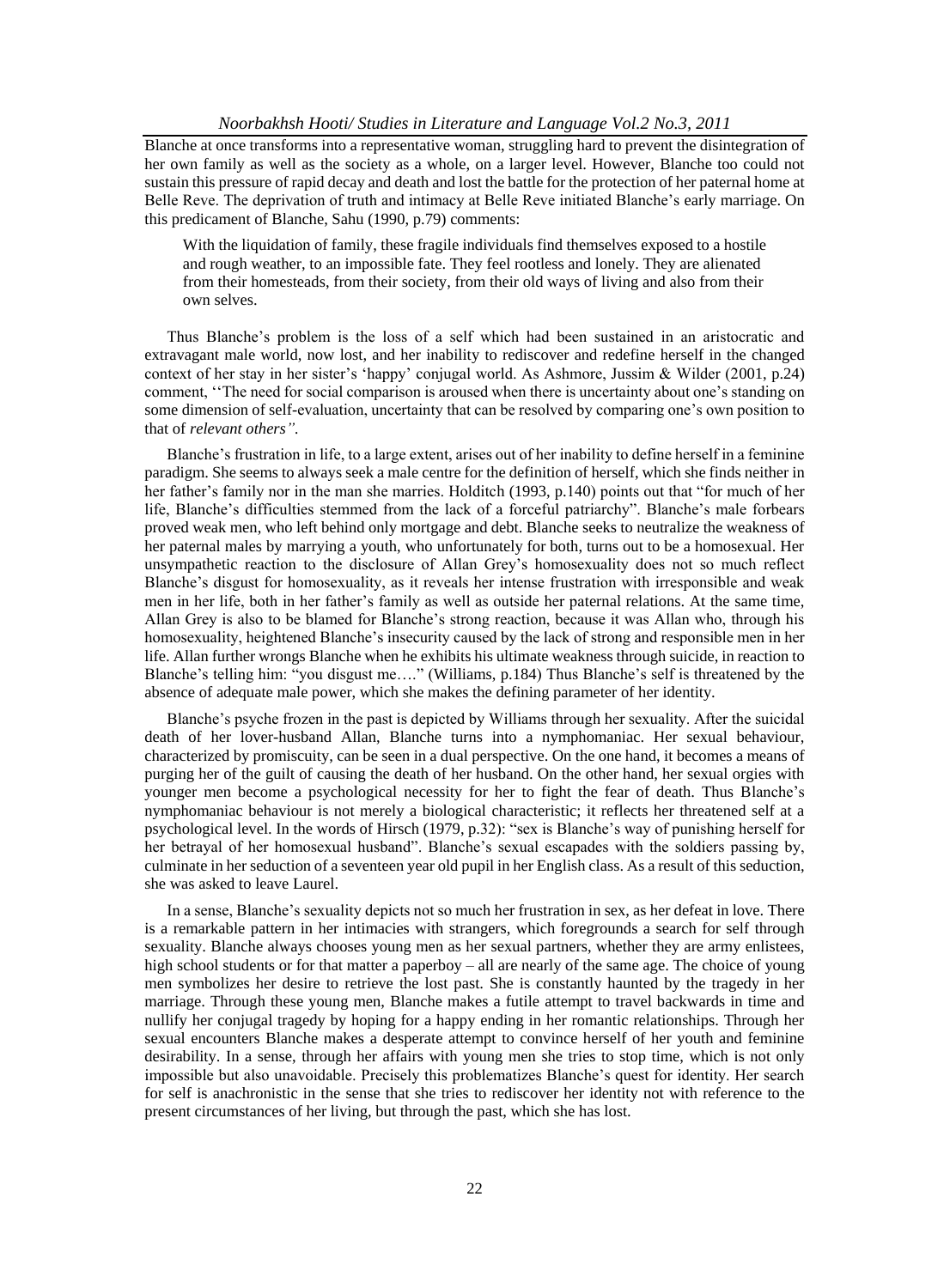It is also interesting to observe that the men Blanche seeks are approximately of the age of her husband at the time of his committing suicide. As has been said earlier, in these counters, there is more an element of nostalgia than an absolute lust. For example, in the last scene, Blanche envisions a romantic death at sea while she is under the care of a very young doctor on the ship. Similarly, to her the embarrassed paper boy is "like a young prince out of The Arabian Nights" (Williams, p.174), whereas she looks at soldiers gathered up "like daisies from the lawn at Belle Reve"".( Williams, p.206) But above all, they are " young, young, young".(ibid) It could also be argued that through these promiscuous encounters Blanche seeks to recover that part of herself which was lost when she walked suddenly " into a room that I thought was empty – which wasn"t empty". (Williams, p.183) This implies that Blanche"s romantic involvement with young men constitutes her efforts to recapture her lost innocence and purity and also her power of empathizing with others, a capacity she lacked while dealing with the disclosure of her first husband"s homosexuality. This explanation could present another side of Blanche, eclipsed by her first impression on others as a seductress. In seeking the seventeen year old boy after her "intimacies" with men at Hotel Flamingo, Blanche exhibits a quest for innocence and purity, which she cannot regain. Her act of allowing the young man leave the apartment with his innocence intact, except for a kiss, depicts a kind of vicarious experience of innocence which Blanche has already lost. It is thus clear that Blanche"s superficial nymphomania has a deeper subtext of returning to the ideal, innocent and pure past of her life.

Blanche"s sympathetic and kind approach to the young boy presents a sharp contrast to her earlier cruel reaction to her husband. She can even be blamed for not responding compassionately to the disclosure by Allan about his homosexuality. Blanche can be seen as caught in a conflict of emotions at the sudden revelation of Allan"s homosexuality. On the one hand, she desires to express the essential human compassion towards Allan, on the other, she is filled with disgust for his treacherous act. The result of this inner struggle manifests itself in two ways. First, she tries to maintain a façade and strong personality, by pretending as if nothing had happened. But at the same time, she cannot tolerate this façade of normalcy for long bursts into a tirade aimed at Allan, which leads to his suicide. Blanche"s guilt is evident in her own words:

[Allan] came to me for help. I didn't know that...All I knew was I'd failed him in some mysterious way and wasn"t able to give the help he needed but couldn"t speak of! … I loved him unendurably but without being able to help him or help myself. (ibid)

Thus throughout her life Blanche is unable to get rid of the guilt of having led Allan to suicide.

However, a deeper perspective at Blanche"s situation might exonerate her from the self-inflicted guilt of being the killer of her husband. Blanche had almost idolized her husband. She was not mature enough to receive the disclosure of Allan"s homosexuality. The revelation certainly came like a blow to her self-esteem as well as her romantic dreams. Her husband"s sexual preference for another man meant to her that she was not attractive enough to retain the love of her husband. At her tender age, she can hardly be expected to understand the biological and sexual compulsions of homosexuality. Blanche had always fantasized Allan as someone "almost too fine to be human". (Williams, p.190) This, in turn, meant an undue strain on Allan who was not sure of his masculinity. It is true that Blanche"s reaction to Allan was unsympathetic. But at the same time Allan also had expected too much from her, in wanting her to save him somehow. He expected her to provide "a cleft in the rock of the world that he could hide in!" (Williams, p.205) Blanche was not competent enough to fulfill this expectation/ demand of, Allan, because she never had a trusting, frank and intimate relationship with Allan. For her, he was only a fantasy, which was broken.

In her relationship with Mitch, Blanche repeats the basic incompatibility between herself and Allan, with the reversal of gender roles. Here Mitch is younger, being in a similar situation as she was in, with reference to Allan. She seems to have the same expectation from Mitch, as Allan had from her. Thus the playwright had reinforced the element of illusion in Blanche-Allan relationship, by depicting its counterpart in Blanche-Mitch relationship.

The foregoing discussion shows that the most fundamental obstacle in Blanche"s discovery of herself is her temporal fixation. She finds herself to be fixed to an ideal world of the past, which has been lost and which can never be a reality again. In other words, Blanche"s quest for identity is thwarted by the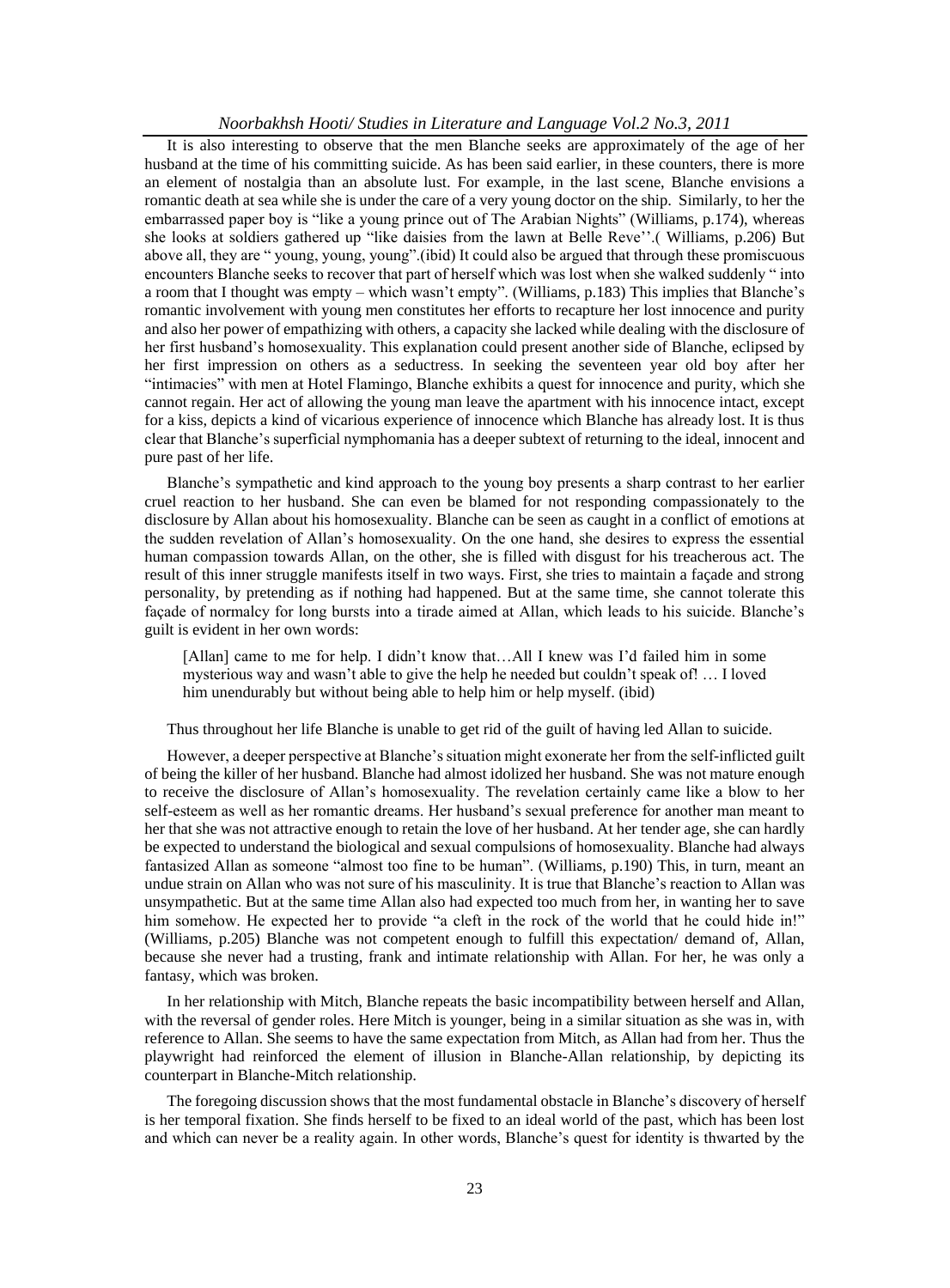wide gulf between the ideal and reality. This gulf can more effectively and rationally explain her sexual promiscuity, rather than a stereotypical and symptomatic labeling of Blanche as a nymphomaniac. In every encounter with a new man, she seeks the "company of love" which she can never get. This is because while entering into a relationship with a new man, she has an ideal image of her lover, which is defeated in reality. In a sense, she continues to seek new men because she finds too many Allans. Blanche Du Bois is not merely an individual character, she transforms into an American legend. She represents the last remnant of a decadent agrarian aristocratic order on the verge of extinction. This decaying world was somehow able to balance its metaphysical and religious pretensions with the demands of the flesh. Blanche represents the obsolete ideal past of a society, which cannot co-exist with the present, whose reality is in sharp contrast with the ideal. She mentally belongs to a highly idealistic world of the past, as a result of which she is unable to adjust to the Naturalistic order of the post World-War II years, represented by the urban New Orleans. Blanche"s tragedy is due to her incompatible self in relation to the society around. She desperately tries to sustain a dying dream, which cannot survive in a pragmatic and animalistic world of twentieth century. Blanche's life in the play shows an actual dislocation from one world to another. These two worlds are represented by her parental home at Belle Reve and her sister"s home at New Orleans. The sharp gap between the reality of Belle Reve and New Orleans provides impetus to Blanche"s quest for self.

Williams has used the city of New Orleans as a powerful symbol in the play. It represents the world of sins of the flesh and hence a powerful influence of Naturalistic forces. Although there is similarity in Belle Reve and New Orleans, as far as the Naturalistic forces are concerned, the symbolism associated with New Orleans is far more complex than it appears to be. New Orleans differs from the world of death and destruction at Belle Reve in appending the denial of death to the drama of Desire and Romance. The "Ideal world" of Belle Reve falls a prey to lust and death, thereby generating the thesis that in a biological universe, Romance, if at all possible, is only of a limited duration. From this point of view, Blanche"s escape from the world of Belle Reve can be seen as an attempt to seek permanence of her romantic ideals. It is also interesting to observe that both at Belle Reve and New Orleans, Blanche"s one-point program is to protect her illusions, because the absence of illusions is a threat to herself, which is constructed on unrealistic notions about life in its various manifestations.

There are several layers of illusion depicted in the play. For instance Blanche"s loss of Belle Reve depicts the multiple illusions involved in her experience of loss. On the one hand, she loses her romantic dream of life in losing Belle Reve, on the other, the loss of Belle Reve is double, in the sense that Blanche has lost not the Belle Reve as it was, but a version of her fantasy involving the Mississippi plantation. Thus the loss of Belle Reve is significant to Blanche more at a symbolic level rather than merely at a physical level. Her struggle at Belle Reve is dedicated not so much to a concrete reality of the place as it is to her dream for which she "stayed and fought", "bled" and "almost died." (Williams:126) The decay and disintegration visible at Belle Reve is agonizing to Blanche because this decadence for her symbolizes the death of her dreams. Thus she dedicates her life to protecting not the real Belle Reve, but an "ideal" version of it which represents an aristocratic glory to Blanche and thereby becomes a defining parameter of her *self*. From this point of view, Blanche"s loss of Belle Reve can be seen as a loss of her *self*. When she comes to New Orleans, she makes attempts to recover her lost self. She does so not in the contemporary context of New Orleans, but in terms of the illusory world of Belle Reve.

At New Orleans, Blanche"s struggle is to desperately guard her illusions. Thus it can be said that Blanche seeks a frozen or dead self, because her self is anachronistic in relation to the reality of New Orleans. She lives at New Orleans under the protection of her illusions as fragile as the paper lantern. These illusions become necessary for her to protect her ideal image of herself. In fact, Blanche herself is aware of the indispensability of illusions in maintaining her self. This is evident when she says to Stanley, "After all, a woman"s charm is fifty percent illusion."(Williams, p.281) Blanche practices this belief in her everyday life, for example, she romanticizes her name, when she tells Mitch that her name in French means "white woods. Like an orchard in spring!"(Williams, p.150) However, Blanche"s arrival at New Orleans puts her in a situation of crisis, by reducing her romanticism to a mere sentimentality, as reflected, for example, in her choice of the "Paper Moon" (Williams:186) song.

Blanche is too afraid to accept reality as it is. This is revealed when she says, "I can"t stand a naked light bulb, any more than I can a rude remark or a vulgar action."(Williams, p.150) While her struggle at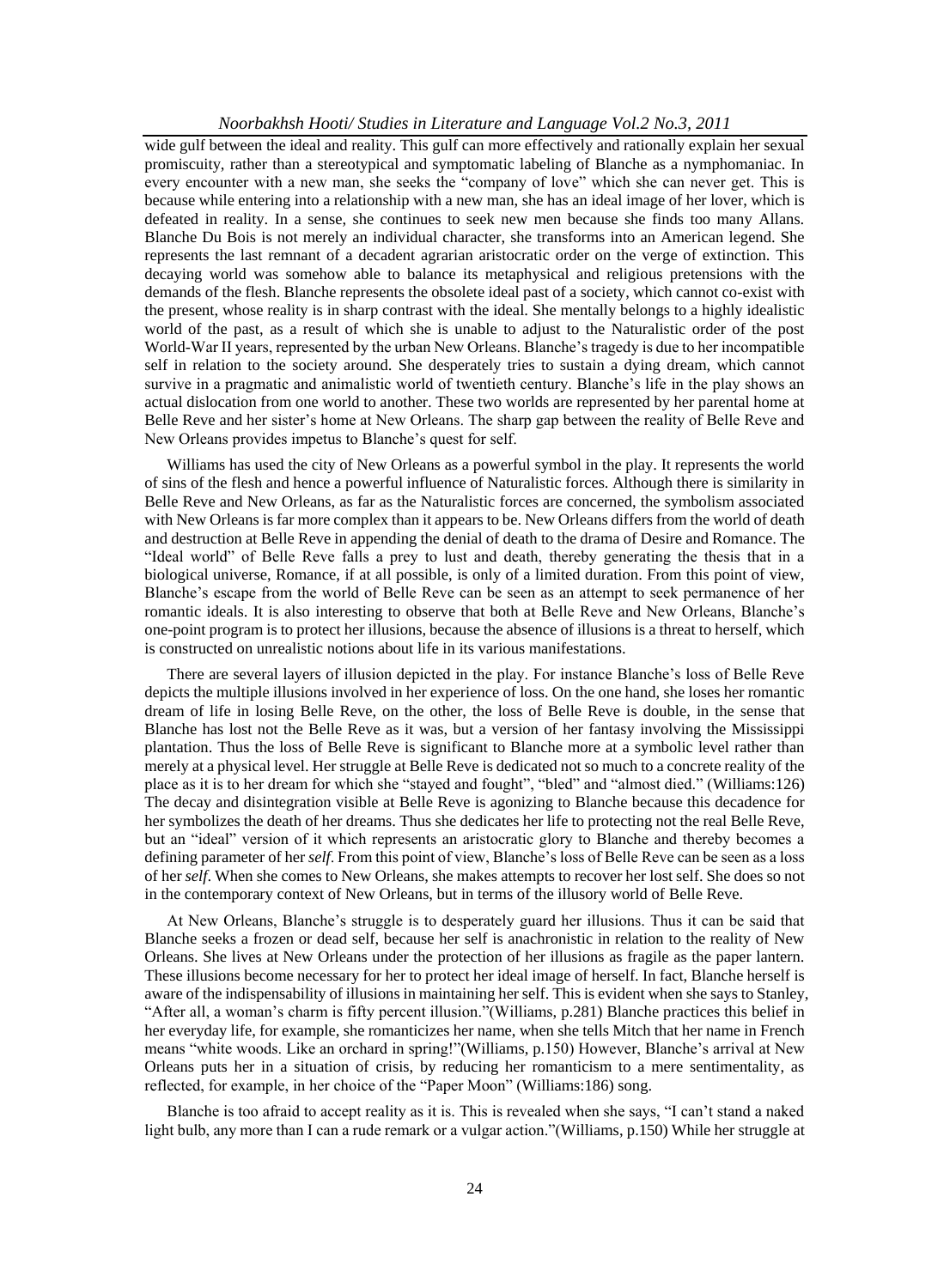Belle Reve was to maintain a status quo in order to protect her self-image of being a gentlewoman, Blanche"s efforts at New Orleans are devoted to adapting the place to her "ideal". This is because the world of New Orleans is a gross travesty of her romantic ideals. She has a complaint to Stella that the living conditions of the Kowalski family are not appropriate. In response to this criticism, Stella tries to reassure her by saying, "New Orleans is not like other cities." (Williams, p.121) Blanche cannot tolerate the absolute Naturalism, which characterizes Stanley-Stella relationship. The animal like "nakedness" of Stella"s home is revealed when Mitch finds her self-conscious of not being "properly dressed" and reassures her, saying, "that don"t make no difference in the Quarter." (Williams, p.155) Mitch"s response highlights the contrast between Blanche's perceptions and the reality of Stella's home. Instead of adjusting to the new reality, Blanche makes a desperate and futile attempt to reform the household of Stella to suit her dreams. This is symbolically reflected in her acts of placing a paper lantern over the harsh light and putting new covers on the furniture, thereby trying to modify the environment according to her own needs.

Blanche tries not only to modify physical objects around her, but also the people. She herself admits: " I"ve done so much with this place since I"ve been here." (Williams, p.202) Even Stanley complains to her just before the rape that she has spread powder and perfume throughout the apartment and put up the paper lantern. He says, "And Lo and behold the place has turned into Egypt and you are the Queen of the Nile!" (Williams, p.213) In a sense, Blanche changes the identity of people around her, at least in her mind. The newspaper boy becomes for her a "young Prince out of The Arabian Nights." (Williams, p.174) Mitch, who is a little clumsy and socially immature, is seen by her as "a natural gentleman, one of the very few that are left in the world." (Williams, p.179) Her tendency to live in a world of fantasy by transforming ordinary people into ideal human beings is further reflected when she is alone in the apartment with Mitch. At this moment, she refuses to switch on the light because in the absence of light they can pretend to be Bohemians in "a little artist"s café on the Left Bank in Paris!"(Williams, p.177) Instead of the light, Blanche lights a candle and declares, "Je Suis La Dame aux Camellias! Vous etes Armand!" (Williams, p.177) Thus Blanche, in her search for identity, has created a double task for herself, guarding her romantic dreams and also adapting people to her dreams.

Blanche's search for identity follows a trajectory of self-destruction, in which the milieu of New Orleans acts as a catalyst. In fact, Blanche has lived very closely to death – in being a witness to the deaths of relatives and the suicide of her husband Allan. Her ostracism is also a kind of symbolic death. In the almost surrealist scene in which the Mexican woman in the street is selling "flores para los muertos", Blanche mutters to herself, "Crumble and fade and – regrets – recrimination … If you"d done this, it wouldn"t"ve cost me that!" (Williams, p.206) The five-month stay with the Kowalski family accelerates Blanche"s decay, which in fact, had already begun at Belle Reve. During her stay in the apartment of Stanley, Blanche completes the graph of her degeneration. The circumstances in Stanley"s apartment compel her to face the harsh reality of her existence. In Mitch, Blanche hopes to find "a cleft in the rock"(Williams, p.205) which Allan was looking for in her. In a sharp contrast to her inherent aristocracy, Stanley brings her face to face with violence, culminating in the ultimate violence of her rape. It is quite paradoxical that Blanche"s search for self results not in a discovery of her true self, but in the destruction of the self. Every moment of her stay in Stanley"s home leads her to realize the reality of the hollowness of her existence. The final rape scene can be seen as her symbolic death, thereby negatively completing her journey into her self. The act of her disgrace through rape and the subsequent mental collapse is ironical, given the fact that it happens on her birthday. Thus the significance of *A Streetcar Named Desire* lies in the fact that it dramatizes the negative possibilities in the search for identity in the sense that it foregrounds the empty reality of the female protagonist. Although it is basically a play about the gradual disintegration of a woman deeply fixed in the aristocratic past, which no longer exists, Stanley plays a vital role in highlighting the identity crisis of Blanche Du Bois. He becomes the active agent in the invisible process of her self-destruction. According to Holditch (1993, p. 159), ""Stanley"s destruction of Blanche results from his determination to protect the status quo, in which he is the Populist King, from any usurpation by female royalty, as well as to protect his cave from another invading animal".

The function of Stanley in the play is to concretize the abstract conflict Blanche has always faced. At Belle Reve, she faces the contrast between her ideal image of the aristocratic family into which she is born and the horrifying reality of disintegration of this family, caused by her imprudent male ancestors.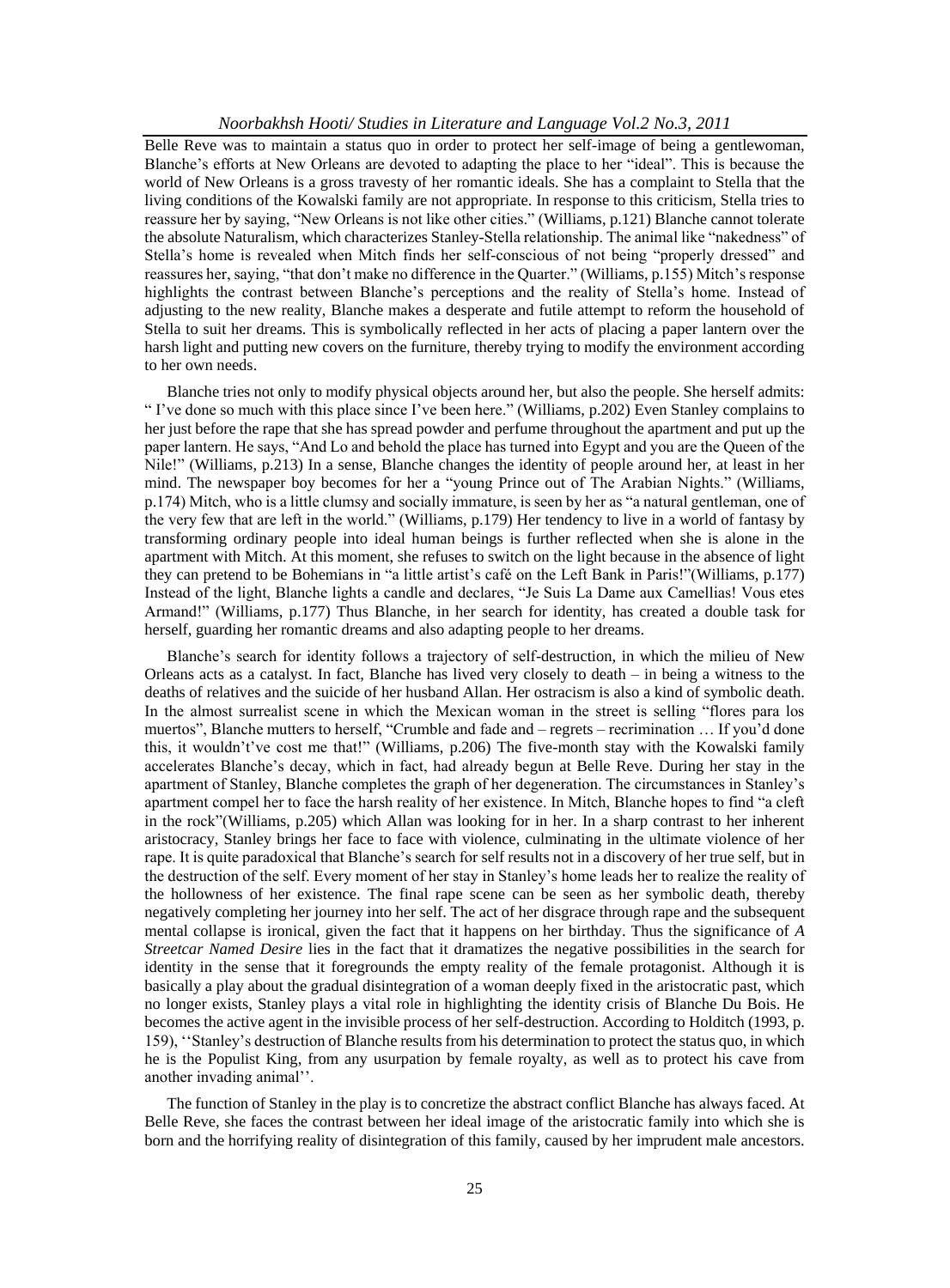When she comes to the Elysian Fields, she once again finds herself locked in a patriarchal order, of which Stanley is the unquestioned king. It is beyond doubt that Blanche has been utterly frustrated with the inadequate men in her life. Her paternal relatives could not protect the glory of Belle Reve. Similarly, her husband Allan proved to be a homosexual and could not provide her an alternative to her "weak" male relatives. Even Mitch turns out to be similar. Stanley"s Naturalistic masculinity provides a sharp contrast to the earlier males in her life. Blanche enters the apartment of Stanley at a point where she has become utterly disillusioned with the patriarchal order. That is why she desires an association with Stella as her sister and not as "Mrs. Stanley Kowalski." Blanche"s quest for identity is most vividly dramatized through her encounter with Stanley, who represents the victory of patriarchal power over Stella. Thus Stanley's role is to foreground the inconsistencies of Blanche's character.

The struggle between Blanche and Stanley represents the conflict between the delicate refinement of aristocracy and the rugged defiance of Naturalistic forces characterizing modern life. The entry of Blanche into the Kowalski household represents a disruptive force, which Stanley tries to resist through his violent masculinity. Before the entry of Blanche, there is perfect harmony in the Kowalski family. Stella has willingly accepted Stanley"s vision of patriarchal home as heaven. Blanche challenges this male hegemony, right from her "shocked disbelief" (Williams, p.117) to an open articulation of disapproval. It was but natural for Stanley to be cruel towards Blanche, who represents for her the destruction of his authority over his wife. Thus both Blanche and Stanley fight to maintain status quo, in their own ways. While Blanche wishes to see Stella in her maiden identity, Stanley is concerned about maintaining his power over Stella. Blanche"s attempts to reform Stanley imply disrobing him of his identity. Blanche is clearly an intruder into the small apartment of Kowalski's and it is very natural for Stanley to adopt any measure to drive her away.

The war between Blanche and Stella could also be seen at a psychological level. The difference between the two lies in their differential conjugal fates. Stanley shares a successful marriage with Stella, in all respects. They make noises and the success of their conjugal devotion to each other is reinforced by the behaviour of the couple upstairs. In contrast to this, Blanche has had an unhappy marriage, subsequent to which she has turned a pervert. Thus at a conjugal level, Blanche seeks to corrupt the matrimonial sanctity of the Kowalski family. Stanley says to Stella,

Stell, it's gonna be all right after she goes and after you've had the baby... God, honey, its gonna be sweet when we can make noise in the night the way that we used to and get the colored lights going with nobody"s sister behind the curtains to hear us. (Williams, p.195)

Blanche is further shocked when Mitch tells her about the couple upstairs. "There"s nothing to be scared of, they're crazy about each other." (Williams, p.155) There is every reason for Blanche to feel self-conscious and jealous at the normalcy of her sister"s married life. Blanche becomes upset about the Kowalski family because in their happy conjugal love she can see the reflection of her own defeat in love.

Blanche"s imaginary fear of extinction at Belle Reve finds a tangible manifestation in the character of Stanley. While confiding to Mitch, Blanche says, "The first time I laid eyes on him I thought to myself, that man is my executioner! That man will destroy me." (p. 351) Surprisingly enough, in the otherwise unrealistic perception of Blanche, the perception of Stanley as her destroyer turns out to be realistic. While hurling a plate on the floor, Stanley expresses to Stella, "That's how I'll clear the table!" (Williams, p.194) He further says,

Don"t ever talk that way to me! Pig – polack- disgusting – vulgar – greasy! – them kind of words have been on your tongue and your sister's too much around here! What do you two think you are? A pair of queens? … ( He hurls a cup and saucer to the floor) My place is cleared! You want me to clear your places?

Thus the war between Blanche and Stanley is dramatized at symbolic, psychological and physical levels. The encounter between Blanche and Stanley represents a conflict between Stanley"s "Napoleonic code"(Williams, p.133) and Blanche"s Dionysian disruption of that order. This leads to the observation that in A Streetcar Named Desire the search for self inevitably involves the clash of two opposite selves – one represented by Blanche and the other by Stanley. Thus the presence of Stanley is necessary in the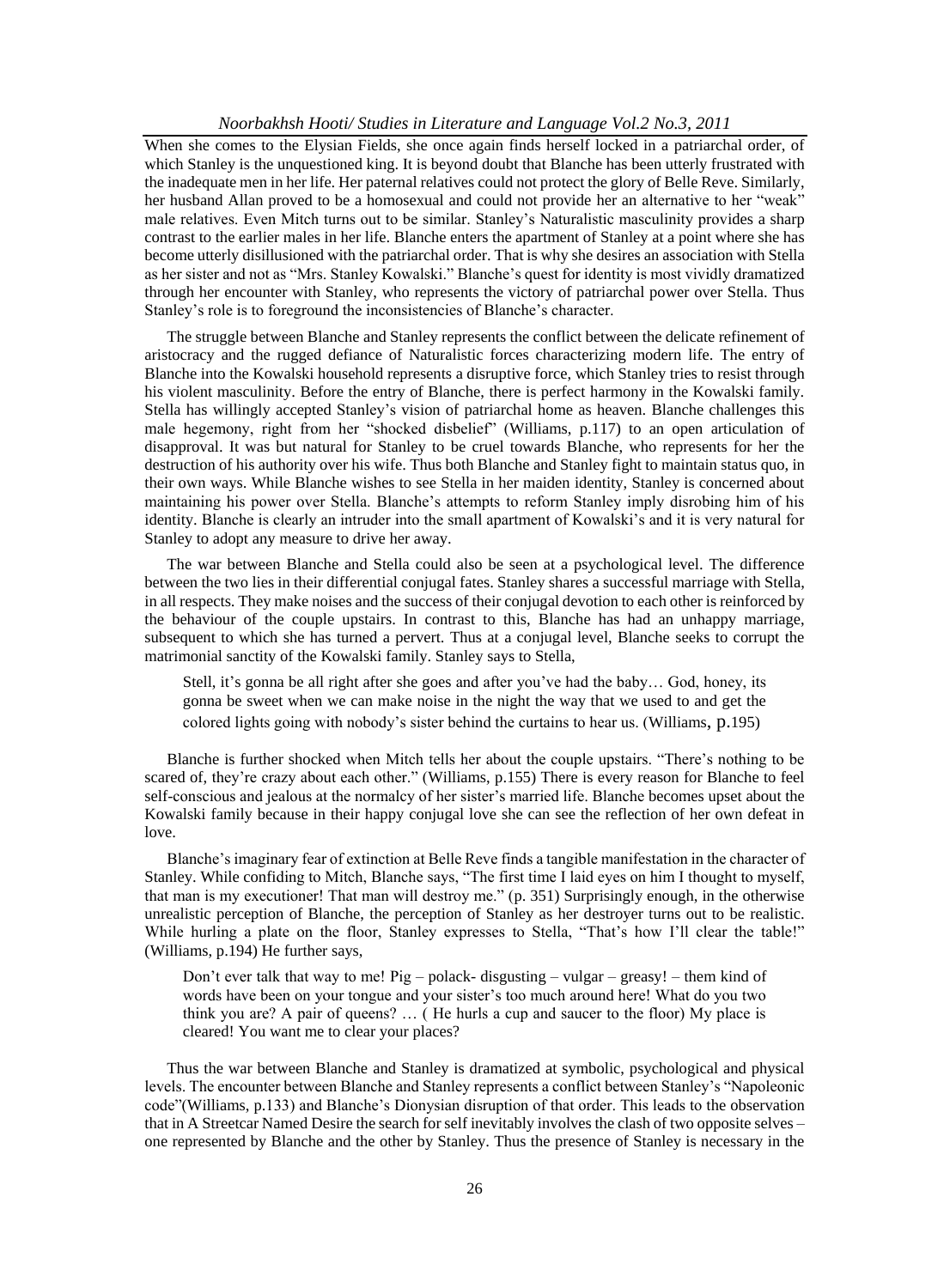play because it provides a defining background against which the inconsistencies of Blanche"s self become visible.

In Stella Blanche can see her own self, which is imprisoned in the patriarchal psyche of Stanley. Therefore, she desires to retrieve Stella from the clutches of Stanley. She even tries to provoke Stella against Stanley. This is depicted very vividly at the end of scene IV. In her speech Blanche says, ""He acts like an animal, has an animal"s habits! … Thousands and thousands of years have passed him right by, and there he is – Stanley Kowalski – survivor of the Stone Age! ...Don't – don't hang back with the brutes!" (Williams, p.163)

Blanche obviously is enticing Stella to run away with her in a chaste female bonding. Stanley, however, overhears this speech, which naturally spells a doom on Blanche"s plans. Stanley derives pleasure in exposing Blanche"s hypocrisy, reminding one of Henry Fielding, who says in the preface to *Joseph Andrews* that exposure of hypocrisy provides the greatest pleasure. This is clearly reflected in Stanley"s attempts to discover Blanche"s murky past. Stanley shows a male loyalty towards Mitch by trying to prevent him from being seduced by Blanche. This male bond parallels the female bond between Blanche and Stella. The quest for identity in the play, thus, is mediated by a gender based politics of relationships. The most powerful manifestation of this politics of gender is Blanche"s attitude to Mitch, whom she considers a poor girl"s Shep Huntleigh and not a husband who is to be loved. Stanley seeks to defeat Blanche by undermining her power as a seductress of Mitch. Seduction is the most powerful weapon at the hands of Blanche. Baudrillard says on seduction, "To seduce is to appear weak so as to render others weak; to avoid the question of truth" (qtd. in Bedient, 1993, p.53). Instead of allowing Blanche to seduce Mitch Stanley provokes her to be seduced, which leads to her ultimate disintegration as an aristocratic woman.

Although the entire action of the play revolves round Blanche and she certainly gives the impression of being the heroine of the play, Stella appears to be the real heroine of the play in Darwinian terms. This is because Stella, unlike Blanche, is adaptable to change and thus, knows the strategy of survival. The character of Stella is a foil to that of Blanche"s because she is more realistic than Blanche. She has a dynamic personality and does not remain fixed to the world of Belle Reve. Stella suffers from no illusions about her position as a woman and individual. This facilitates her in accepting the male dominance of Stanley, which makes her happier than Blanche, though in purely pragmatic terms. Although like Blanche, Stella has also lost her identity in the loss of Belle Reve, she tries to evolve a new self after her marriage to Stanley, instead of lamenting the loss of a family tradition. The function of Stella"s presence in the play is to demonstrate the alternative possibility in Blanche"s life, had she learnt how to adapt to changed circumstances. Like Blanche she has no pretensions. The contrast between the two sisters exhibits the necessity of personal and social adaptation in order to survive. Blanche is a psychologically complex woman. Stella"s attitudes and behaviour provide an indirect explanation to the problems faced by Blanche. Stella"s life explains why Blanche suffers the way she does. The absence of certain personality traits in Blanche is complementary to their presence in Stella"s characters.

Stella becomes an indirect cause of the disgrace Blanche has to face from Stanley. This is because out of pragmatic considerations she encourages Stanley"s brutalities. In a sense Stanley"s rape of Blanche is not something unusual for Stella, because she has always accepted, without any resistance, what might be called a "marital rape". The love-making shared by Stella and Stanley has a violent touch to it. For example, Stella was "thrilled" at Stanley"s breaking the light bulbs with her slipper on their wedding night. This shows that far from feeling any disgust at Stanley"s animalistic actions, Stella celebrates his wild masculinity. This violent romance enacted by Stella and Stanley parallels the relationship between Rhett Butter and Scarlett in one of the most romantic scenes in the greatest romance novel of all times, *Gone with the Wind*. There are also echoes of D. H. Lawrence in the naturalistic man-woman relationship between Stella and Stanley. It is even possible to conjecture that Stella herself does not want Blanche to stay in her house and that is why she encourages Stanley"s flirtations with her sister.

Stella"s response to both Blanche and Stanley is spontaneous rather than being the result of preconceived ideas. The views of Kauffman (qtd. in Morrow, 1993, p.68) sound appropriate when he says: "systems poised between order and chaos come close to fitting many features of cellular differentiation during ontogeny". Stella represents this balanced mediation between the extremes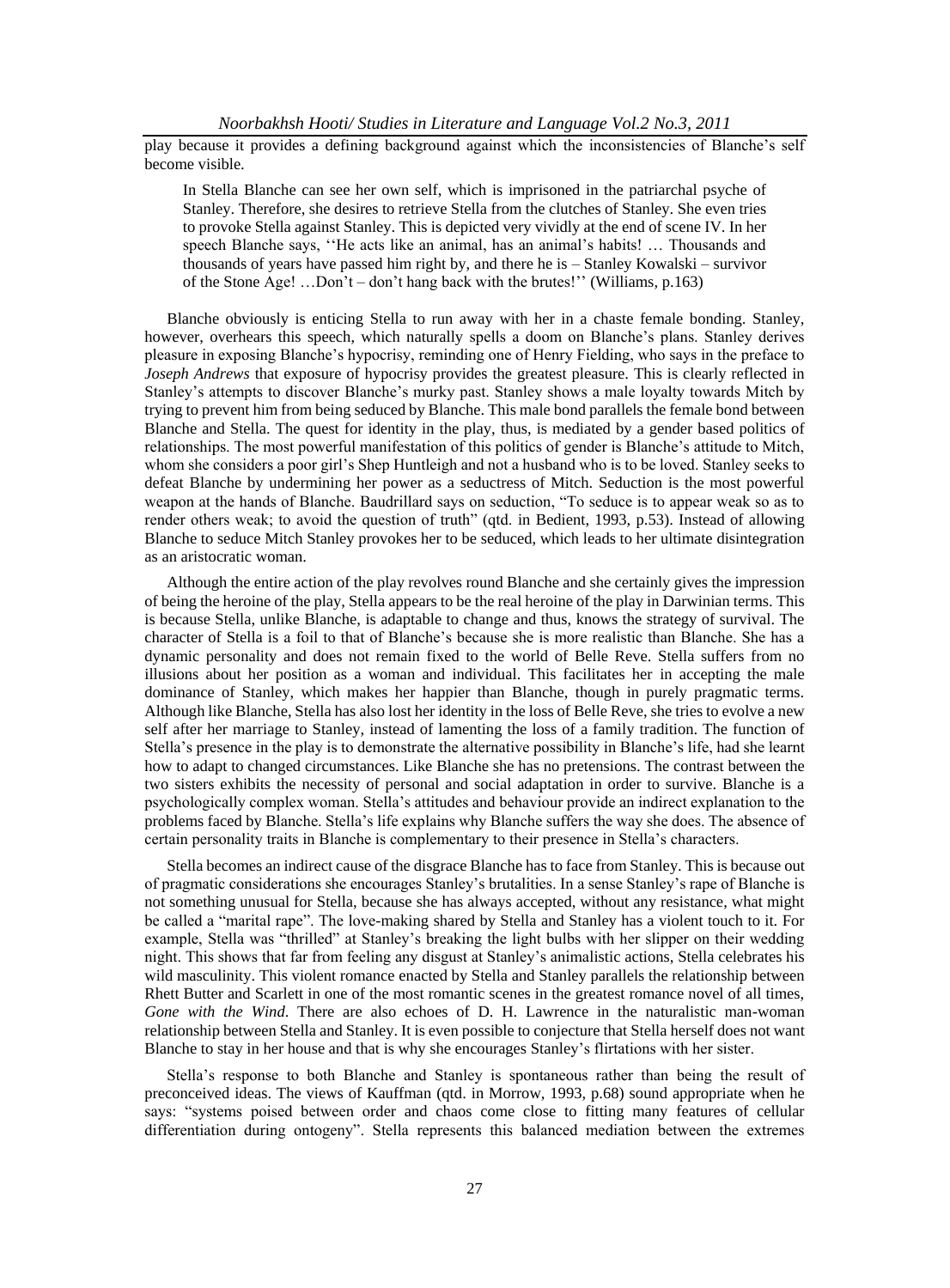represented on the one hand, by Blanche and on the other, by Stanley. Her *self* is a balanced combination of extreme traits, which help her survive in the animalistic world of Stanley. Another reason for Stella"s survival is the stability of her social relations in New Orleans. In contrast to Blanche, Stella generally appears to be a flat character, always preoccupied with the pragmatism of everyday life. She is thus considerably responsible for the tragic plight of her sister. However, at the end, Stella exhibits a sudden reversal of character, through her reaction to Stanley"s purchase of the bus ticket. She says, "In the first place, Blanche wouldn"t go on a bus."(p. 191) This reaction is quite ironical, because although outwardly it sounds like a resistance, at a deeper level it implies a stoic acceptance of the idea of sending Blanche away.

The action of the play shows that both Blanche and Stella are consumed by a male dominated world. Blanche meets destruction because she chooses to openly revolt against the male tyranny, through her opposition to Stanley. At the same time, Stella loses her *self* because she has exchanged her identity for the stability in her conjugal and social life. In this sense, Stella"s character comes out to be a complex character at a deeper level. With reference to Blanche and Stanley, she appears to represent the middle path. However, in relation to her sister Blanche, Stella seems to be another defeatist alternative. The play depicts the quest for identity in neither successful through the idealistic approach of Blanche, nor through an extreme pragmatism and submission. As pointed out by Anca Vlasopolos (qtd. in Winchell, 1993, p.140), "Stella joins the entire cost of the play in expelling Blanche at the end." Thus the presence of Stella reinforces the identity crisis of Blanche.

Mitch is a minor character in the play. He is hardly a grown-up man and has a boyish perception of the feminine world of Blanche, who directs her to the "little Boy"s Room" (148) soon after meeting him. The function of Mitch in the play is to foreshadow the violent attack on Blanche"s illusions. Mitch symbolically exposes Blanche to reality when he tears the Chinese paper lantern from the bulb, protesting to Blanche that he "never had a real good look" (p. 203) at her. When Blanche asks him whether he meant insulting, Mitch replies, "No, just realistic." (ibid) Mitch's presence reinforces Blanche's fear of reality, as revealed in the following avowal of her Romanticism':

I don"t want realism. I want magic! Yes, Yes, magic! I try to give that to people. I misrepresent things to them. I don"t tell the truth. I tell what ought to be truth. And if that is sinful, then let me be damned for it. (pp. 203-204)

The role of Mitch in the play is to act as a confidant of the opposite sex and to reveal her past; Blanche confesses to Mitch: "Yes, I had many intimacies with strangers." (p. 204) Mitch's presence helps Blanche live in the past. He reminds her of her tender husband, who wanted to confess to her his homosexuality. In a reversal of role, as though, Blanche desires to get rid of her guilt, by confessing her intimacies with strangers to Mitch. She tells him: "Yes, I had many intimacies with strangers. After the death of Allan – intimacies with strangers was all I seemed able to fill my empty heart with." (pp. 204-205) However, she does not give in to Mitch fully, beyond kisses because she fears the loss of her respect in the eyes of Mitch. In a sense, Blanche"s encounter with Mitch takes her back to the past when Allan was alive. It is as though through her relationship with Mitch, Blanche wishes to re-enact her past devoid of the tragedy of Allan"s suicide. Thus the dramatic function of Mitch is two-fold. He serves to simultaneously sustain and break Blanche's illusion.

# **CONCLUSION**

The above discussion of *A Streetcar Named Desire* manifests a complex trajectory of the theme of alienation. This study has tried to show the identity crisis of Blanche through several perspectives, represented by Belle Reve, the city of New Orleans, Stella, Stanley and Mitch. The action of the play shows that an individual has to seek his/her self in multiple personal and social contexts and not just through a single framework. By bringing together the social and psychological factors, the study has vividly highlighted the problematic nature of the theme of alienation in the twentieth century. Thus the significance of *A Streetcar Named Desire* lies in the fact that it dramatizes the negative possibilities in the quest for identity in the sense that it foregrounds the empty reality of the female protagonist.